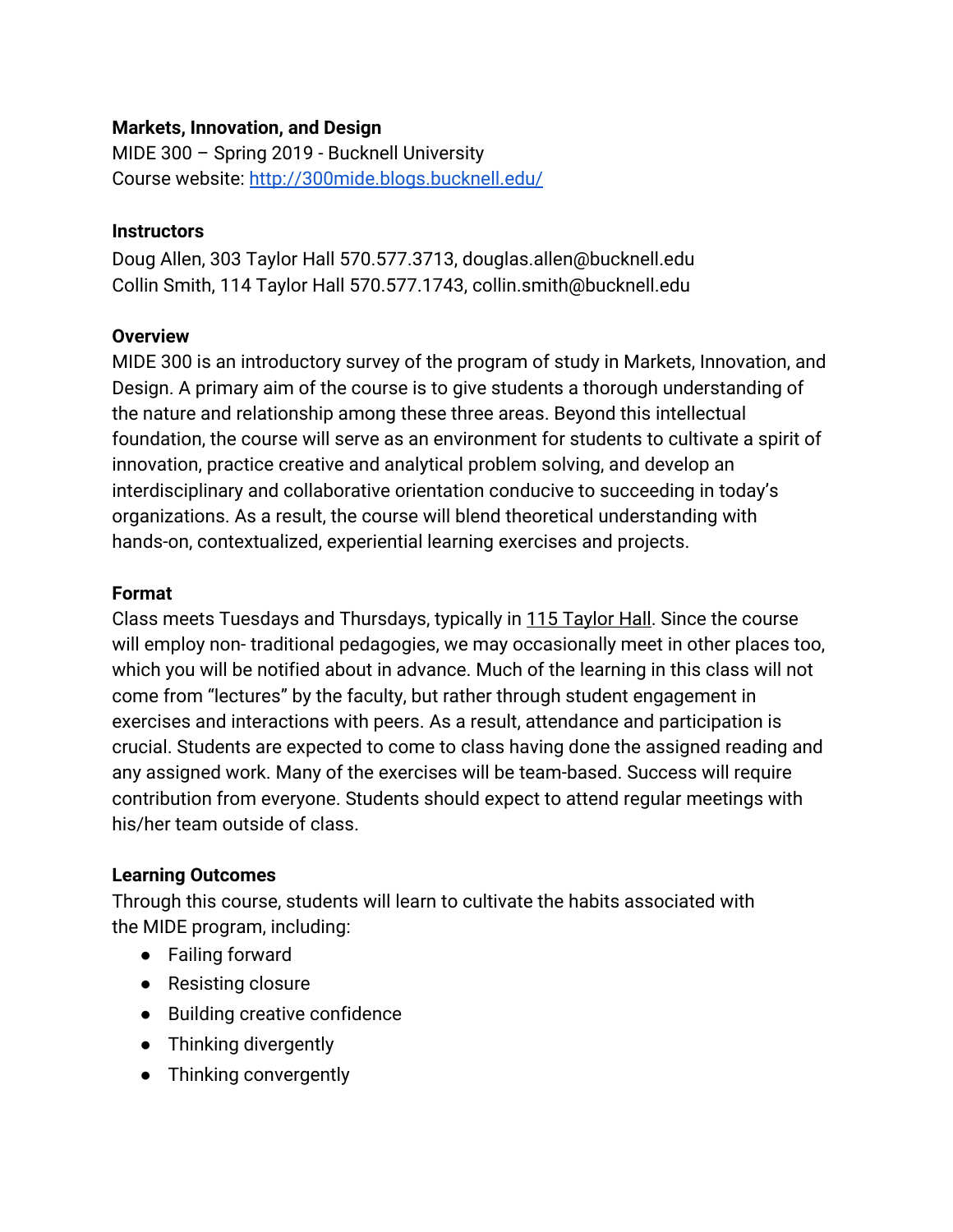- Being curious and observant
- Exercising Judgement
- Collaborating
- Embracing ambiguity

You will do this by:

- Proactively approaching learning through exploration, action, and reflection
- Blending theoretical and practical modes of learning
- Using strategies for creative and novel thinking and doing
- Being intrinsically engaged with markets, innovation, and design
- Understanding the relationships among innovation, design, and marketing (including critical perspectives)
- Understanding design thinking and processes

# **WHAT WE EXPECT FROM STUDENTS**

### **Workload**

This class will be demanding, and you will be expected to put in *at least six hours* of out-of-class work each week. The primary determinant of a student's learning is the degree to which that student applies herself, and students wishing to earn a high grade in the class should spend a great deal of time and energy on their work.

### **Communication**

It has been our experience that students who frequently communicate with their professors tend to be the same students who excel. Don't hesitate to ask a question when things don't make sense—confusion is an inevitable part of the learning (and teaching) process. If you have a learning disability then please see us during the first week of class so that we can make arrangements. *Messages regarding this class will frequently be distributed via email, and students are expected to check their email every day.*

### **Deadlines**

Projects and assignments have strict deadlines. Some assignments will not be accepted late, and it is your responsibility to keep track of due dates. If an assignment is submitted late it is considered unprofessional. A late assignment will lead to a loss of points from your professionalism, enough to be equivalent to dropping a letter grade on that particular assignment.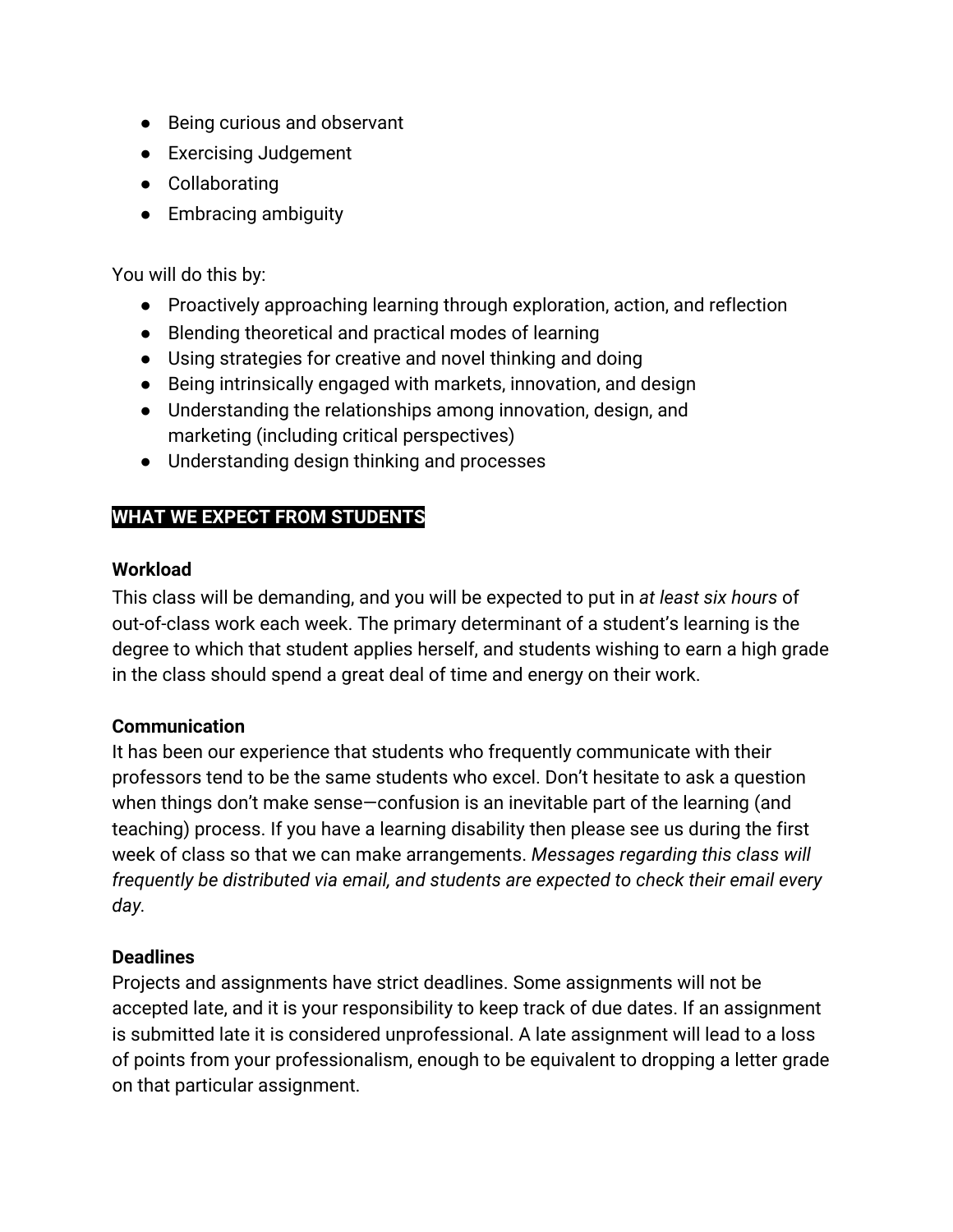### **Readings**

The instructors will assign regular readings as a part of the class. These assignments will be clearly identified on the class calendar.

### **Posting to Course Website**

Most communication for this semester will happen through the classroom, email, and the course website (indicated above). Students are expected to post every assignment to the website so that the faculty can easily access it for assessment throughout the semester. For assignments not completed digitally, students should take clear photographs of the assignment and post them. Each post should be done by the student, using their login, and should be tagged as 'Student Work' for individual assignments and additionally tagged with their team name for semester project assignments. Each post should have a clear title that enables the faculty to easily determine its content.

### **BREAKDOWN OF FINAL GRADE**

Your overall grade is a combination of individual and team performance. Given the unique nature of the material, you will not be evaluated by the traditional use of exams. Rather, emphasis is placed on active engagement and completion of practical, hands-on exercises and projects. You will receive regular verbal and written feedback from your instructors, peers, and clients.

### **Weekly Class Assignments: 20%**

Consist of mind maps, reflection papers, and a variety of other hands-on, creative exercises. A number of these assignments will be completed individually, however there are a few that will require group work. Students will compile their class assignments and post them to the course website by the deadline specified in the assignment description. To receive credit for this work, all deliverables have to be uploaded in a timely manner. (Mind map 1, mind map 2, mind map 3, room creation, tea light, website builder review, Post-It challenge, inspiration posts, photos)

### **Participation: 20%**

(engagement, in-class activities, presentations)

There will be several presentations throughout the semester, some individual and some group-based Students are expected to be well rehearsed, to present without notes or cards, to use appropriate visuals as needed, to use the allotted time, and to act and dress professionally. (Apple picker, vanity plate, discussion)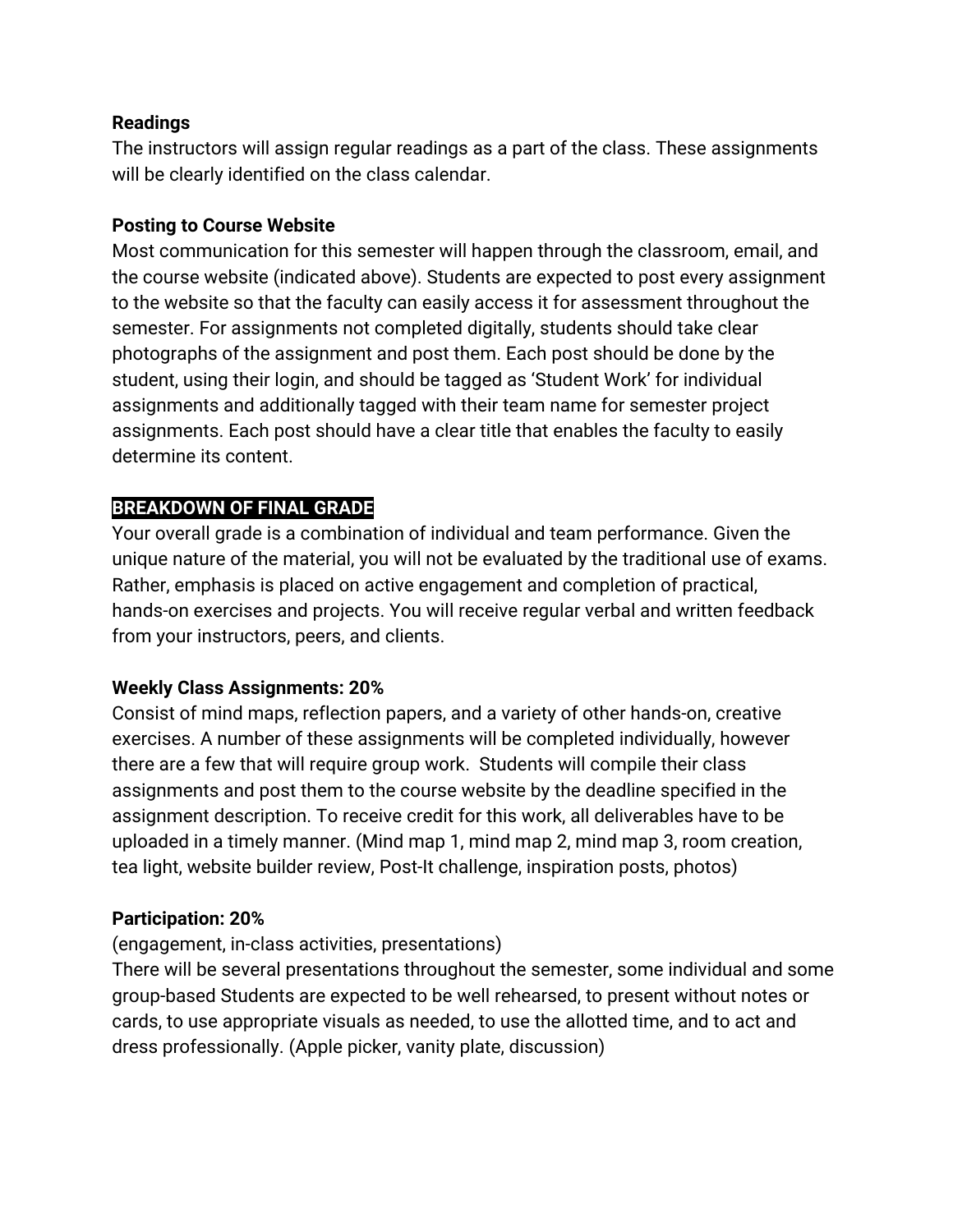Reflection Paper on the Final Mind Map (Markets+Innovation+Design): 10% After students have completed creating the last mind map, in a reflection paper, they will write about the relationships between markets, innovation, and design. Detailed guidelines are posted on the course website.

# **Website Project : 40%**

(Marketing strategy presentation, Constraint map, individual concept board, team concept board, individual prototype, team prototype, client manual) Students will work in teams to design websites for local organizations. This project will require significant sustained efforts on the part of your team, so expect to work very hard on this. The following criteria will be used to evaluate finished websites:

### **Marketing aspects**

○ Assessment of needs of client and client target audiences/customers: thoroughness of methods and resources used, comprehensive understanding of various dimensions of the consumer/product relationship.

○ Execution of Client Marketing Strategy: clear and logical delineation of potential segments, thorough understanding of client's brand image and how it might be sharpened via the brand positioning of competing organizations.

# **Innovation-related aspects**

- Creative adaptation of various inspirational influences.
- Team-specified criteria (details forthcoming).
- Design aspects (the interconnected elements of form and function)
- Aesthetic/Form: appropriateness of the aesthetic to the organization's mission, use of photographs and videos to visually communicate main ideas about the organization, quality of photos and videos, layout, presentation (project's condition, level of completion, etc.), attention to detail.
- Functional quality: this category includes general usability, but also the extent to which the site achieves the specific functions required by the organization, consideration of audience (user-centered design) sensibility of menus, readability of layout, organization of content, skillful use of the tools, evidence of critical thinking in design, creative and innovative intellectual problem solving.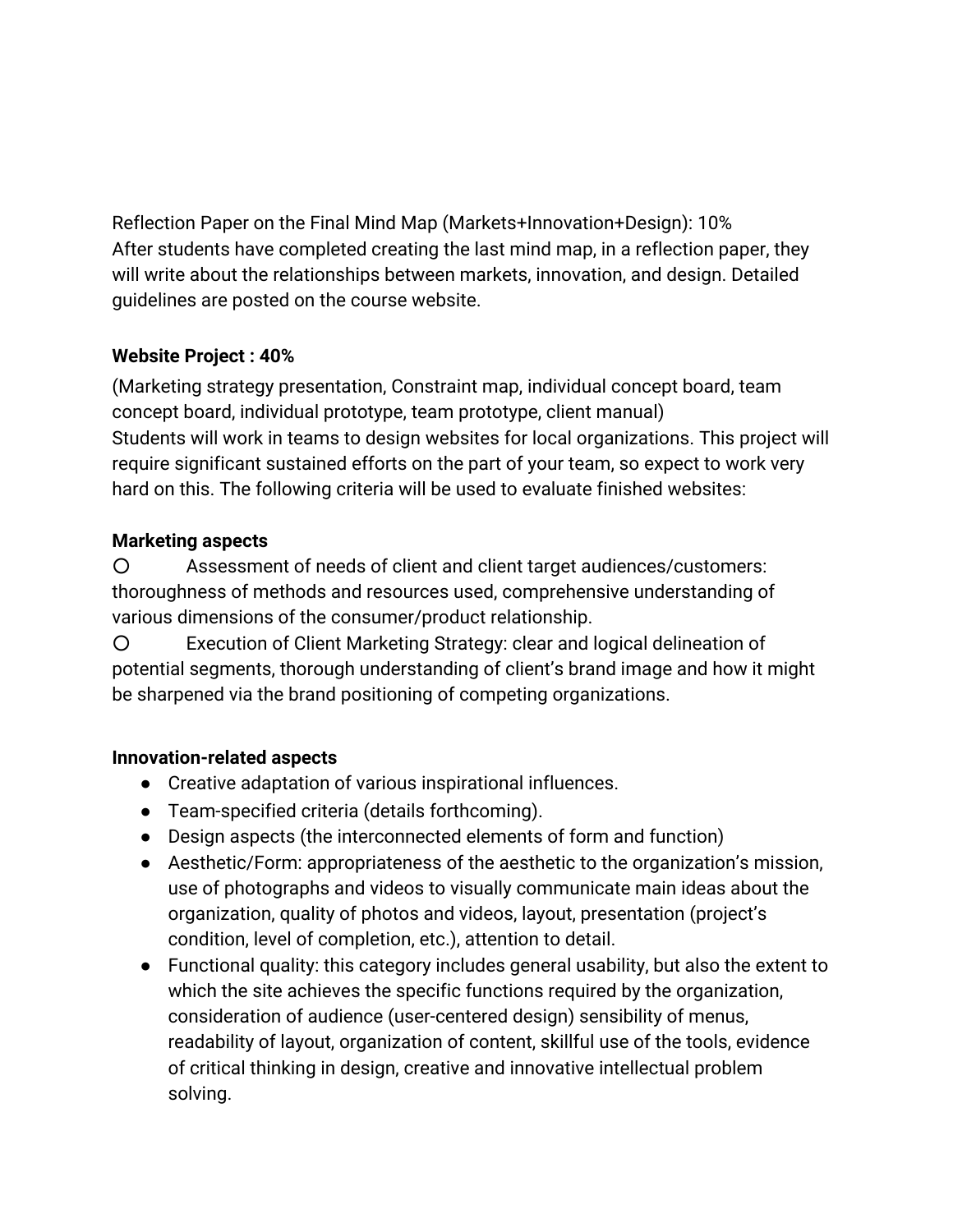### **Communication and Collaboration**

- In-class presentations related to the website project.
- Incorporation of client's feedback.

#### **Other aspects**

*While the above items will determine the majority of the grade, the following factors will also be taken into account as the professors evaluate the final websites:*

- Communication with instructors during all stages of project development.
- Degree of motivation and discipline while working on project.
- Degree to which team takes advantage of in and out of class work time.
- Quality of the work relative to work of other teams.

NOTE: Final presentations for the website project will be held during exam week. As is the case with final exams, student presence is mandatory for the presentation. For exact dates please check the university final exam schedule.

### **Final Course Reflection Paper: 10%**

In this paper students will reflect on what they learned about the course learning objectives, and assess their personal contribution as well as the contributions of their peers.

### **Notes on Good Participation**

Grades will reflect your level of class involvement and your attitude. Your active participation in group discussions and activities is valued, required, and graded. This portion of your grade will also be determined by the collegiality you exhibit toward your classmates. These are our baseline expectations:

- It is expected that all assignments will be turned in on time. Deadlines should always be respected. Assignments that are submitted late will be result in a loss of professionalism points equivalent to 1/10th of that assignment's overall points.
- The use of electronic devices (laptops, cell phones, tablets, etc.) are not permitted during class *except* when explicitly stated by the professors that they can be used for specific tasks. It is important for us to get the most out of our limited class time, and these technological items distract from the task at hand. Points will be deducted from a student's participation grade if they are caught using electronic devices improperly during class.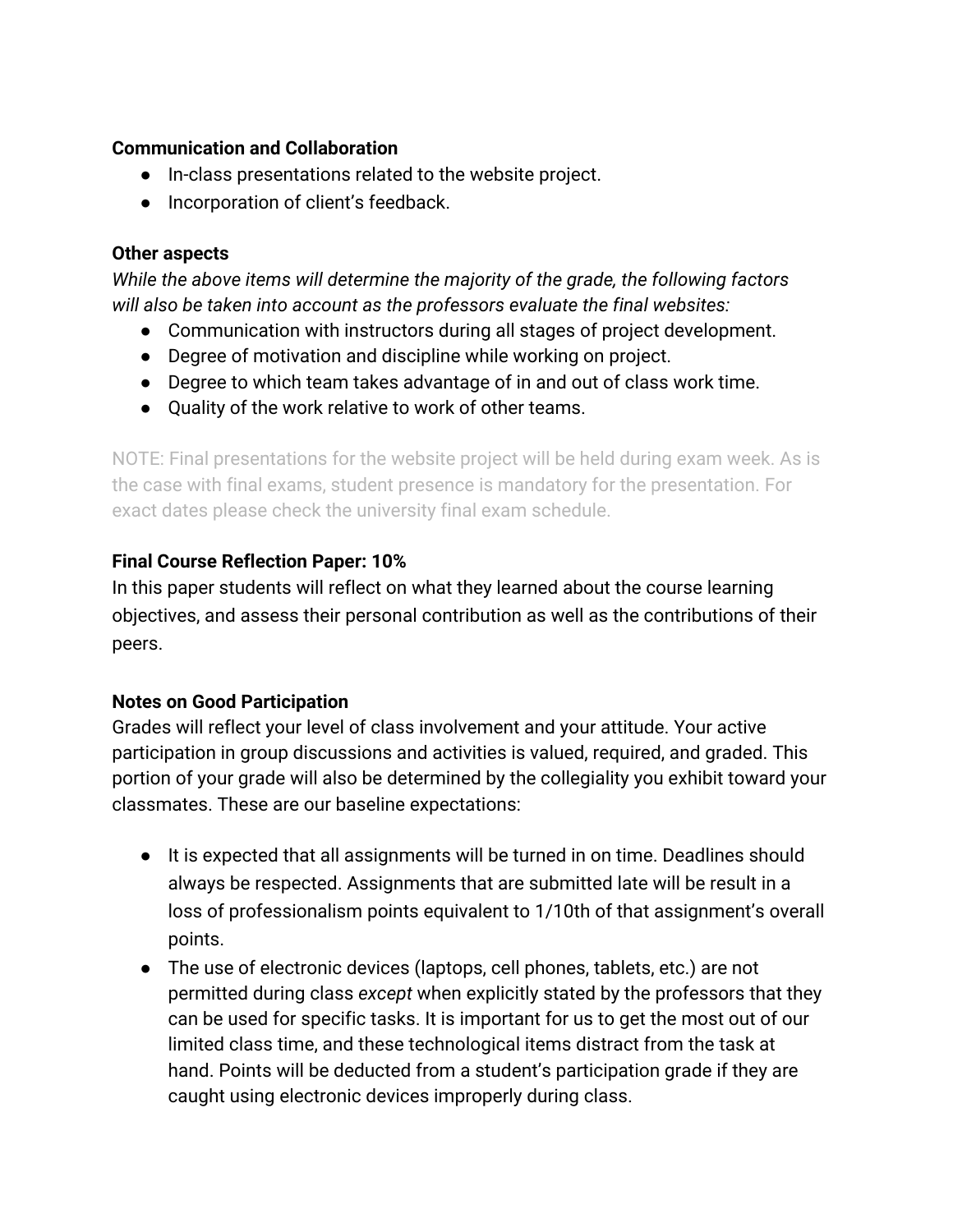- Coming to class without required working materials, assignments, or preparations for that day may result a mark against the individual's participation grade, or even a recorded absence for that class period.
- During class presentations and critiques it is expected that you will give the speaker your full attention—having an unrelated side conversation during these times would be disrespectful to the speaker, and is therefore unacceptable.
- Punctuality is an important element of respect and collegiality, and it is expected students will arrive on time for each class. Also, it is expected that students will refrain from leaving during class unless absolutely necessary.

# **GRADING PHILOSOPHY**

You will be evaluated based on cumulative improvement in the following areas:

- 1. In your disposition, comportment, and abilities as observed from the beginning to the end of the semester.
- 2. In your long-term assignments as they develop over the course of each project.
- 3. During each class in your approach to creative work. We will be looking for consistency of engagement and output. Work worthy of an A means you always challenge yourself whether the task you are faced with is easy or difficult. Challenging yourself sometimes results in failure. If you do not occasionally fail, you are not challenging yourself enough to do excellent work.

# **PERFORMANCE EXPECTATIONS**

We look for the following characteristics in each student: Clearly excels in assignments; has mastered the material. Displays a sense of commitment to his/her work that is far beyond normal expectations; has the self-motivation and self-discipline needed for success. Shows an exceptional combination of intelligence, insight, creativity, organizational skills, and commitment. Comes to class prepared at all times. Completes work on time. Contributes to class critiques and discussions. Has virtually perfect attendance.

# **POLICIES**

Academic Honesty

- According the Academic Honesty Policy of the Student Code, the following is prohibited and offenders shall be turned in to Academic Officials:
- Turning in the same assignment/project for two different classes without explicit permission from the instructor(s).
- Plagiarism: Representing another's work as one's own in any academic exercise.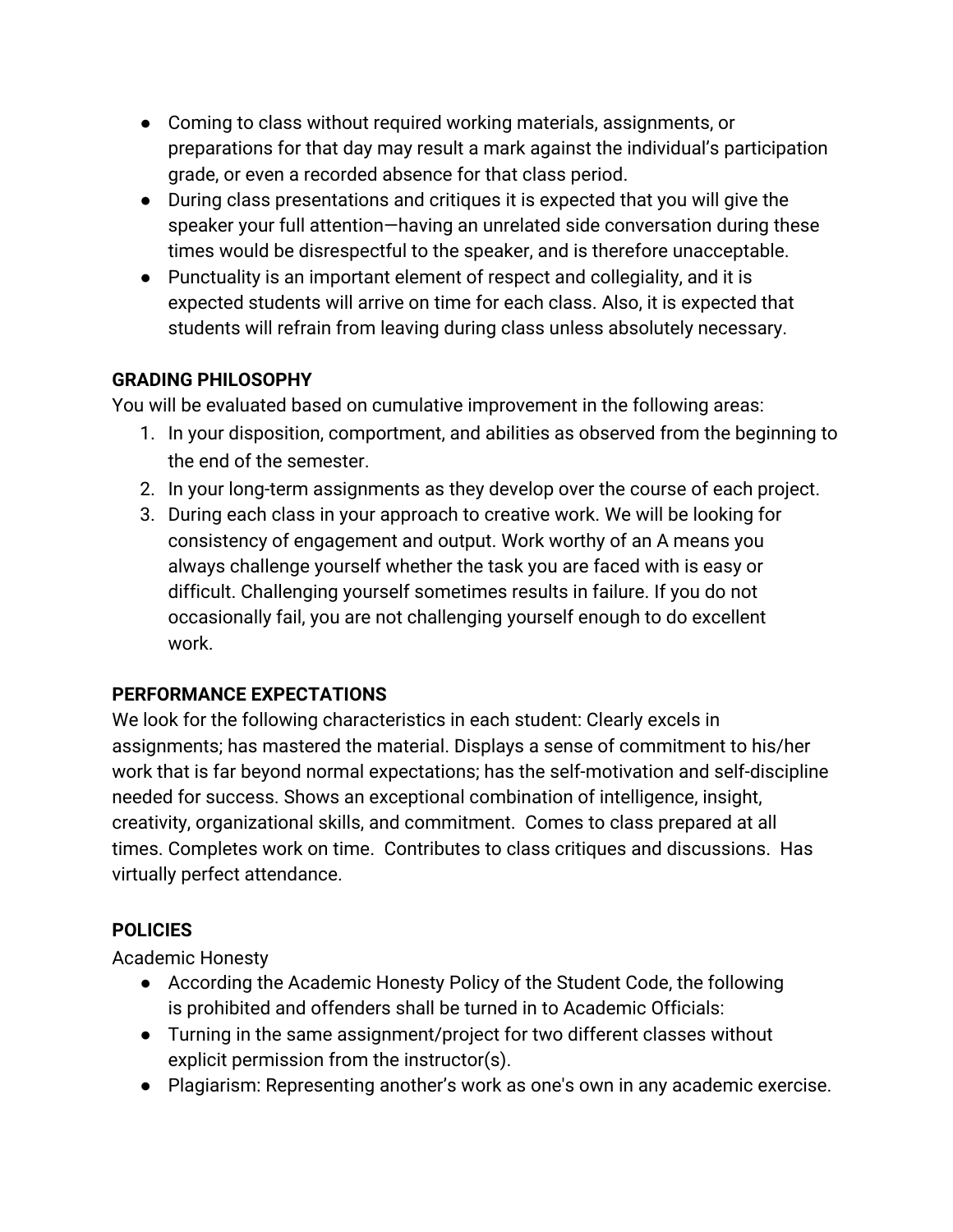● Facilitating plagiarism: helping another person commit an act of plagiarism.

### **Attendance**

The content and procedures used in activities-focused courses are different from those utilized in other academic disciplines, making it very difficult or impossible to follow along outside of class or "make-up" missed meetings. In addition, the collaborative and cooperative educational environment used by this program is dependent on the involvement and full participation of every student. Every time you are absent you lower the quality of education for your peers as well as for yourself.

- Missing more than 2 classes results in automatically losing half your engagement points, which results in the reduction of the final grade by a full letter grade, and continues for each additional absence.
- A student who misses seven classes will automatically receive an "F" for the course.
- There are no "excused" or "unexcused" absences. There is only presence or absence. It is advised that you use this limited resource wisely. It is possible you will have a legitimate illness or emergency during the term, so keep your 2 allotted absences open for such emergencies.
- Arriving for class after the starting time or leaving class before dismissal constitutes a tardy. The accumulation of 3 tardies is equal to an absence in the calculation of attendance.
- In the event of dramatic and extreme circumstances make an appointment with the instructor, ideally in advance, to discuss your options.
- You are responsible for all material covered during the semester—whether or not you have been absent. In the event of an absence, it is *your responsibility* to find out what you have missed, so communicate with your classmates and the instructor accordingly.

# **Special Considerations for Attendance**

When a student has perfect attendance, it demonstrates a high degree of commitment to the class. At the end of a semester, when a student hovers between letter grades, an exceptional attendance record can present a compelling reason for the Instructor to give the student the higher grade.

Students with schedules that may conflict with class (e.g. athletes, ROTC) are strongly encouraged to bring their schedule to the Instructor at the beginning of the semester in order to discuss absences in advance. Arrangements can usually be made, especially if they are requested well in advance.